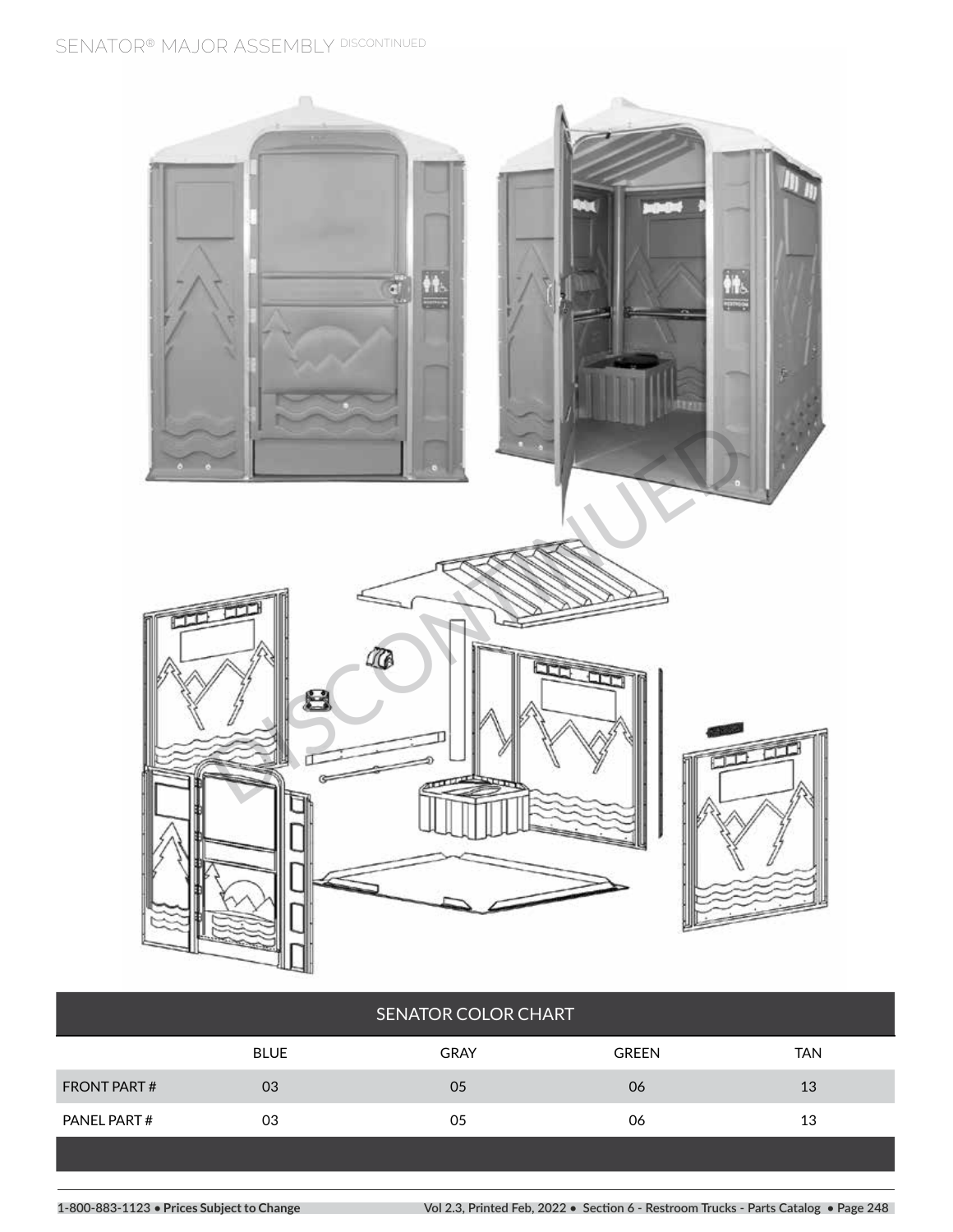| PART#       | QPU            | <b>DESCRIPTION</b>                                           |
|-------------|----------------|--------------------------------------------------------------|
|             |                | <b>FRONT DOOR ASSEMBLY</b>                                   |
| 5705-5XX    | $\mathbf{1}$   | <b>FRONT &amp; DOOR-SENATOR</b>                              |
| 5602-5XX    | $\mathbf{1}$   | DOOR ASSEMBLED-EAU                                           |
| 5601-9XX    | $\mathbf{1}$   | DOOR FORMED EAU                                              |
| 1053-699    | 6              | HINGE - 3 X 3.5 OFFSET - EAU DOOR                            |
| 11027       | 19             | RIVET: AB66A-SHORT/SMALL HEAD                                |
| 11315       | 19             | WASHER: ALUMINUM 3/16                                        |
| 1113-699    | $\mathbf{1}$   | INDICATOR PLATE (NEW STYLE), GALVANIZED STEEL, EAU/SENATOR   |
| 11027       | 2              | RIVET: AB66A-SHORT/SMALL HEAD                                |
| 11315       | 2              | WASHER: ALUMINUM 3/16                                        |
| 5703-5XX    | $\mathbf{1}$   | LEFT FRONT EXT-FINISH-SENATOR                                |
| 5704-5XX    | $\mathbf{1}$   | RIGHT FRONT EXT-FINISH-SENATOR                               |
| 1189-699    | $\mathbf{1}$   | SENATOR ALUM. FRAME PREFORMED                                |
| 1819-699    | 24             | RIVET: AD610BSP (FRAME APP., HINGE APP.)                     |
| 22543       | 1              | RIVET: ABL610A (FOR BOTTOM OF CORNERS, DOOR LATCH BRACKET)   |
| 11315       | $\mathbf{1}$   | WASHER: ALUMINUM 3/16                                        |
| 5094-5XX    | $\mathbf{1}$   | <b>LATCH PLATE</b>                                           |
| 11030       | 2              | RIVET: ABL66A (CORNERS, URINAL, TP COVER, VENT SCREENS)      |
| 1450-699    | 1              | <b>BARCODE LABEL</b>                                         |
| 1819-699    | $\overline{2}$ | RIVET: AD610BSP (FRAME APP., HINGE APP.)                     |
| 5725-5XX-99 | 1              | DOOR SWEEP SENATOR - COMPLETE                                |
| 17436       | 5              | RIVET: 688 TRI-BULB (COAT HOOK, MIRROR, SLIDE LATCH BRACKET) |
| 1054-699-99 | 1              | DOOR HANDLE EAU / SENATOR - COMPLETE                         |
| 1819-699    | 4              | RIVET: AD610BSP (FRAME APP., HINGE APP.)                     |
| 11315       | 4              | WASHER: ALUMINUM 3/16                                        |
| 1113-699-99 | $\mathbf{1}$   | EAU INDICATOR KIT (NEW STYLE)- COMPLETE                      |
| 1106-699    | 1              | INDICATOR HANDLE KNOB, BLACK NYLON, EAU/SENATOR              |
| 1783-699    | $\mathbf{1}$   | <b>SPACER: INNER INDICATOR HANDLE</b>                        |
| 1108-699    | 1              | INDICATOR HANDLE, STAINLESS STEEL, EAU/SENATOR               |
| 1107-799    | $\mathbf{1}$   | <b>INTERNATIONAL INDICATOR FACE (NEW STYLE) WITH DECAL</b>   |
| 1782-699    | 1              | SPACER: OUTER INDICATOR HANDLE                               |
| 1920-699    | $\mathbf{1}$   | SHOULDER SCREW 18-8SS 1/4-20W/                               |
| 1938-699    | 1              | SCREW:: 10-24 X 1-1/4" L W/LOC                               |
| 1731-699    | $\mathbf{1}$   | WASHER: 18-8 SS FENDER WASHER, #10 SCREW, 1" OD              |
| 1771-699    | 1              | NUT: 10-24 HEX SS, NYLON INSERT                              |
| 1117-699-99 | $\mathbf{1}$   | 15" SPRING & CABLE - EAU - KIT                               |
| 1815-699    | 1              | RIVET: ABL612A (TANK)                                        |
| 1709-699    | $\mathbf{1}$   | WASHER: WHITE PLASTIC 1/4 X 1.25                             |
| 11315       | 1              | WASHER: ALUMINUM 3/16                                        |
| 1100-699    | $\mathbf{1}$   | SPRING BRACKET, NEW STYLE                                    |
| 1131-699-99 | $\mathbf{1}$   | SIGN - WHEEL CHAIR ACCESSIBLE, BRAILLE - KIT                 |
|             |                |                                                              |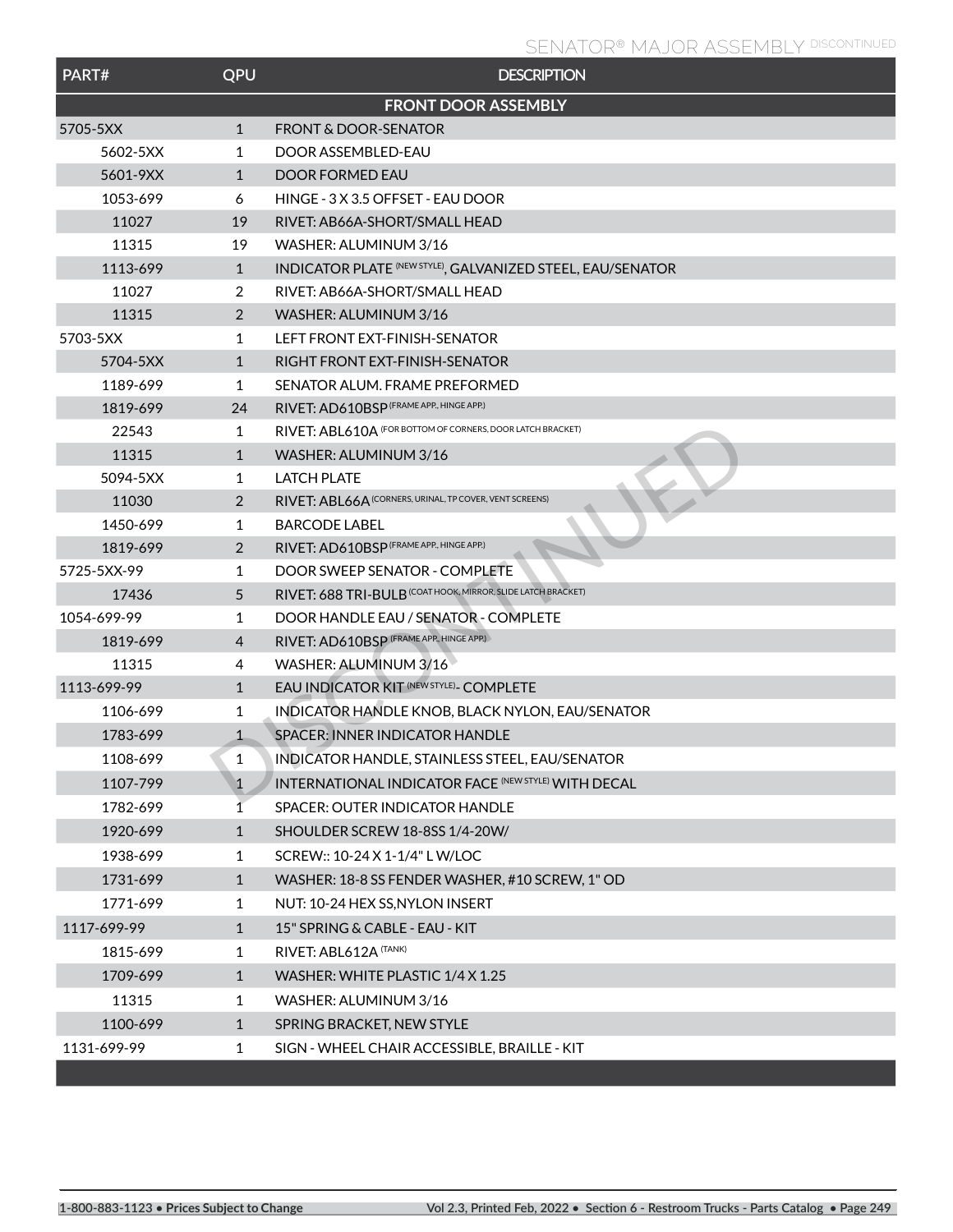| PART#       | QPU            | <b>DESCRIPTION</b>                                         |
|-------------|----------------|------------------------------------------------------------|
|             |                | <b>BACK ASSEMBLY (3 FOR SENATOR)</b>                       |
| 5708-503    | $\mathbf{1}$   | <b>BLUE BACK WALL ASSEMBLY-SENATOR</b>                     |
| 5707-503    | 1              | <b>BLUE BACK WALL EXT-SENATOR</b>                          |
| 1137-699    | $\mathbf{1}$   | SENATOR BACK WALL ROD - SILVER                             |
| 11030       | 11             | RIVET: ABL66A (CORNERS, URINAL, TP COVER, VENT SCREENS)    |
| 1941-699    | 6              | SCREW: 1/4-20 X 3/4 PAN HD PHIL M/S 18-8                   |
| 1709-699    | 6              | WASHER: WHITE PLASTIC 1/4 X 1.25                           |
| 1707-699    | 6              | WASHER: 1/4" STAR ZINC                                     |
| 1751-699    | 4              | <b>NUT: ACORN 1/4-20</b>                                   |
| 15469       | 2              | NUT: 1/4-20 (USED BY TANK.)                                |
|             |                | SIDE ASSEMBLY                                              |
| 5721-503    | 2              | <b>BLUE SIDE FINISHED-SENATOR</b>                          |
| 7051-500-99 | 4              | <b>CORNER MOLDING WHITE EAU - COMPLETE</b>                 |
| 11030       | 8              | RIVET: ABL66A (CORNERS, URINAL, TP COVER, VENT SCREENS)    |
| 22543       | $\mathbf{1}$   | RIVET: ABL610A (FOR BOTTOM OF CORNERS, DOOR LATCH BRACKET) |
| 11315       | 9              | WASHER: ALUMINUM 3/16                                      |
| 1069-699-99 | 4              | SIDE HANDLE - EAU / SENATOR - COMPLETE                     |
| 1936-699    | 4              | SCREW: 1/4-20 X.5 PHILLIPS PAN HEAD SS WITH LOCK PATCH     |
| 1126-699    | $\mathbf{1}$   | DECAL: AUTOMATIC DOOR CLOSER                               |
| 1777-699    | 2              | SPACER: NYLON 1/2" OD X 1/4" IDX 5/8"L LOWER DOOR CLOSER   |
| 1941-699    | 2              | SCREW: 1/4-20 X 3/4 PAN HD PHIL M/S 18-8                   |
| 1126-699    | 1              | DECAL: AUTOMATIC DOOR CLOSER                               |
| 14401       | $\mathbf{1}$   | DECAL: EAU (WHEELCHAIR)                                    |
| 1707-699    | 4              | WASHER: 1/4" STAR ZINC                                     |
| 1751-699    | 4              | <b>NUT: ACORN 1/4-20</b>                                   |
| 23043       | 6              | <b>WHITE VENT SCREEN - COMPLETE</b>                        |
| 11030       | $\overline{2}$ | RIVET: ABL66A (CORNERS, URINAL, TP COVER, VENT SCREENS)    |
| 11315       | $\sqrt{2}$     | WASHER: ALUMINUM 3/16                                      |
| 1941-699    | 10             | SCREW: 1/4-20 X 3/4 PAN HD PHIL M/S 18-8                   |
| 1707-699    | 10             | WASHER: 1/4" STAR ZINC                                     |
| 1709-699    | 10             | WASHER: WHITE PLASTIC 1/4 X 1.25                           |
| 1751-699    | 8              | NUT: ACORN 1/4-20 (NOT USED AROUND TANK.)                  |
| 15469       | $\overline{2}$ | <b>NUT: 1/4-20 (USED BY TANK.)</b>                         |

| HEIGHT: 92.5" (2350MM)             | STANDARD TANK VOLUME: 40 GAL (151.42L)    |
|------------------------------------|-------------------------------------------|
| LENGTH: 64" (1630MM)               | FLOOR SPACE: 61"-74" (1500MM X 1880MM)    |
| WIDTH: 77" (1960MM)                | SEAT HEIGHT: 18" (457MM)                  |
| WEIGHT: 290 lbs (127kg)            |                                           |
| WEIGHT (ROTO BASE): 161 lbs (73kg) | DOOR SPACING: 73" X 24" (1854MM) X 610MM) |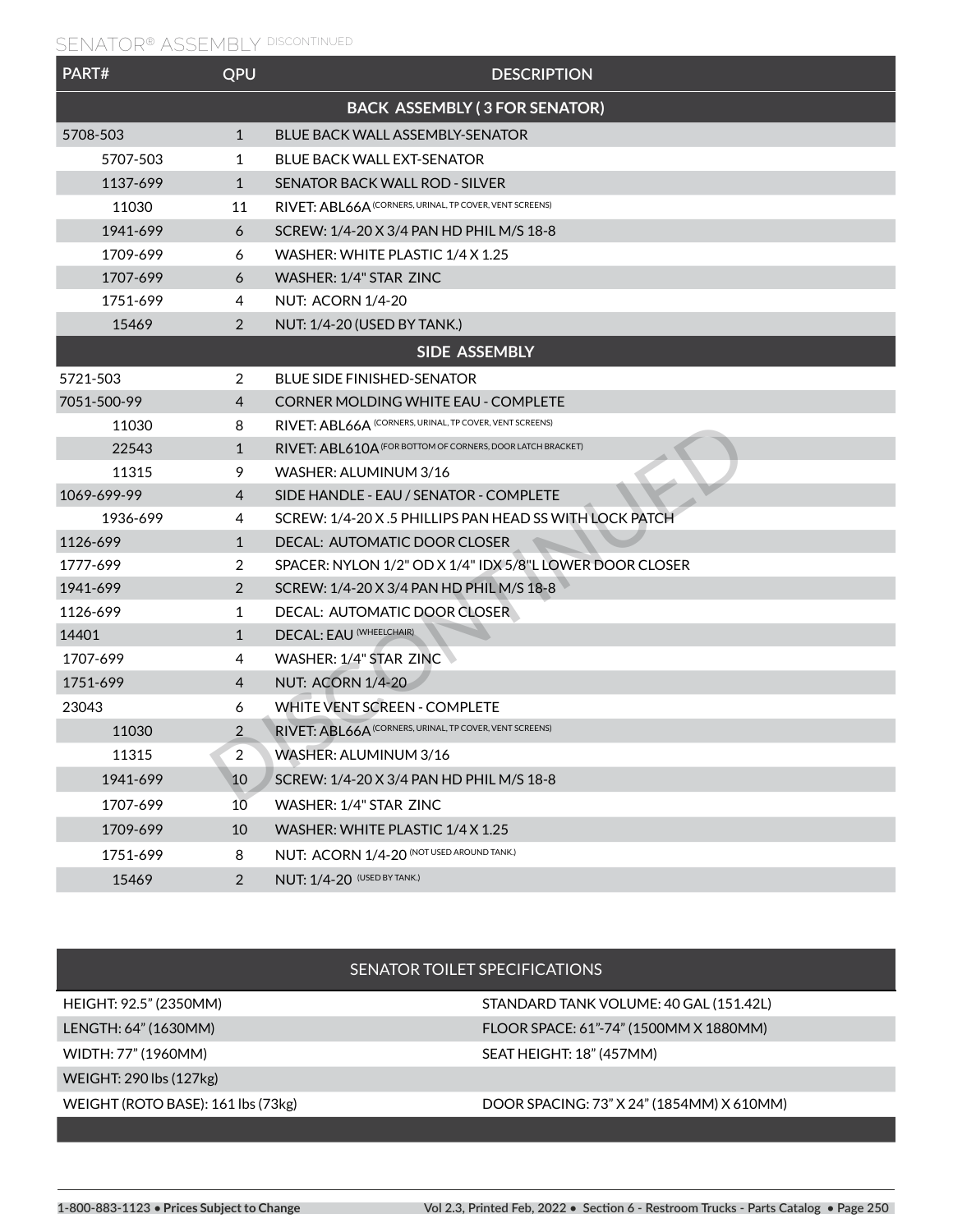| PART#       | QPU             | <b>DESCRIPTION</b>                                           |
|-------------|-----------------|--------------------------------------------------------------|
|             |                 | <b>FRONT AND DOOR ASSEMBLY</b>                               |
| 11027       | 2               | RIVET: AB66A-SHORT/SMALL HEAD                                |
| 1810-699    | 2               | RIVET: AB616A-VERY LONG SMALL HEAD                           |
| 11315       | 4               | WASHER: ALUMINUM 3/16                                        |
| 1781-599    | 1               | SPACER 5" L X 1.5" W X .5" T - FOR ADA SIGN                  |
| 1786-600    | 2               | SPACER: NYLON 1/2" OD X 1/4" IDX3/8"L EAU SKID               |
| 1707-699    | 2               | WASHER: 1/4" STAR ZINC                                       |
| 1751-699    | 2               | <b>NUT: ACORN 1/4-20</b>                                     |
| 1941-699    | 3               | SCREW: 1/4-20 X 3/4 PAN HD PHIL M/S 18-8                     |
| 1709-699    | 3               | WASHER: WHITE PLASTIC 1/4 X 1.25                             |
| 1707-699    | 3               | WASHER: 1/4" STAR ZINC                                       |
| 1751-699    | 3               | <b>NUT: ACORN 1/4-20</b>                                     |
|             |                 | <b>DOOR CLOSER ASSEMBLY</b>                                  |
| 1115-699-99 | $\mathbf{1}$    | DOOR CLOSER - EAU / SENATOR - COMPLETE                       |
| 1952-699    | 4               | SCREW: 1/4-20 X 1-3/4 PHILLIPS FLAT HEAD ZINC                |
| 1710-699    | 6               | WASHER: 1/4 X 1/2 X 3/64 SS                                  |
| 1776-699    | 2               | SPACER: NYLON 1/2" ODX 1/4" IDX3/4 L UPPER DOOR CLOSER       |
| 1751-699    | 6               | <b>NUT: ACORN 1/4-20</b>                                     |
| 1126-699    | 1               | DECAL: AUTOMATIC DOOR CLOSER                                 |
| 1777-699    | $\overline{2}$  | SPACER: NYLON 1/2" OD X 1/4" IDX 5/8"L LOWER DOOR CLOSER     |
| 1941-699    | 2               | SCREW: 1/4-20 X 3/4 PAN HD PHIL M/S 18-8                     |
| 1126-699    | $\mathbf{1}$    | DECAL: AUTOMATIC DOOR CLOSER                                 |
| 14401       | 1               | DECAL: EAU (WHEELCHAIR)                                      |
|             |                 | <b>TOP ASSEMBLY COMPONENTS</b>                               |
| 5724-500-99 | 1               | <b>WHITE SENATOR TOP - COMPLETE</b>                          |
| 11030       | 18              | RIVET: ABL66A (CORNERS, URINAL, TP COVER, VENT SCREENS)      |
| 22543       | 8               | RIVET: ABL610A (FOR BOTTOM OF CORNERS, DOOR LATCH BRACKET)   |
| 1819-699    | $\mathbf{1}$    | RIVET: AD610BSP (FRAME APP., HINGE APP.)                     |
| 11315       | 27              | WASHER: ALUMINUM 3/16                                        |
| 5723-500    | $1\overline{ }$ | WHITE SUPER SENATOR TOP - ASSEMBLED                          |
| 11030       | 19              | RIVET: ABL66A (CORNERS, URINAL, TP COVER, VENT SCREENS)      |
| 11315       | 19              | WASHER: ALUMINUM 3/16                                        |
| 1242-699    | 8               | POLY FOAM WEATHERSTRIP 3/16" T X 3/4" W                      |
|             |                 | <b>INTERNAL COMPONENTS</b>                                   |
| 22917       | $\mathbf{1}$    | MOLDED GRAY 3 ROLL TP HOLDER (NEW STYLE) - COMPLETE          |
| 11030       | $\overline{4}$  | RIVET: ABL66A (CORNERS, URINAL, TP COVER, VENT SCREENS)      |
| 11315       | 4               | WASHER: ALUMINUM 3/16                                        |
| 7028-605-99 | $\mathbf{1}$    | <b>GRAY VENT STACK 68" - COMPLETE</b>                        |
| 18755       | 1               | RIVET: ABL0640 (VENT STACK)                                  |
| 1051-699    | $\mathbf{1}$    | TOILET PAPER ROD FOR 3 ROLL TP HOLDER (BLACK)                |
| 1038-699    | 1               | PADLOCK WITH KEY                                             |
| 10891-99    | $\mathbf{1}$    | <b>COAT HOOK- COMPLETE</b>                                   |
| 17436       | 1               | RIVET: 688 TRI-BULB (COAT HOOK, MIRROR, SLIDE LATCH BRACKET) |